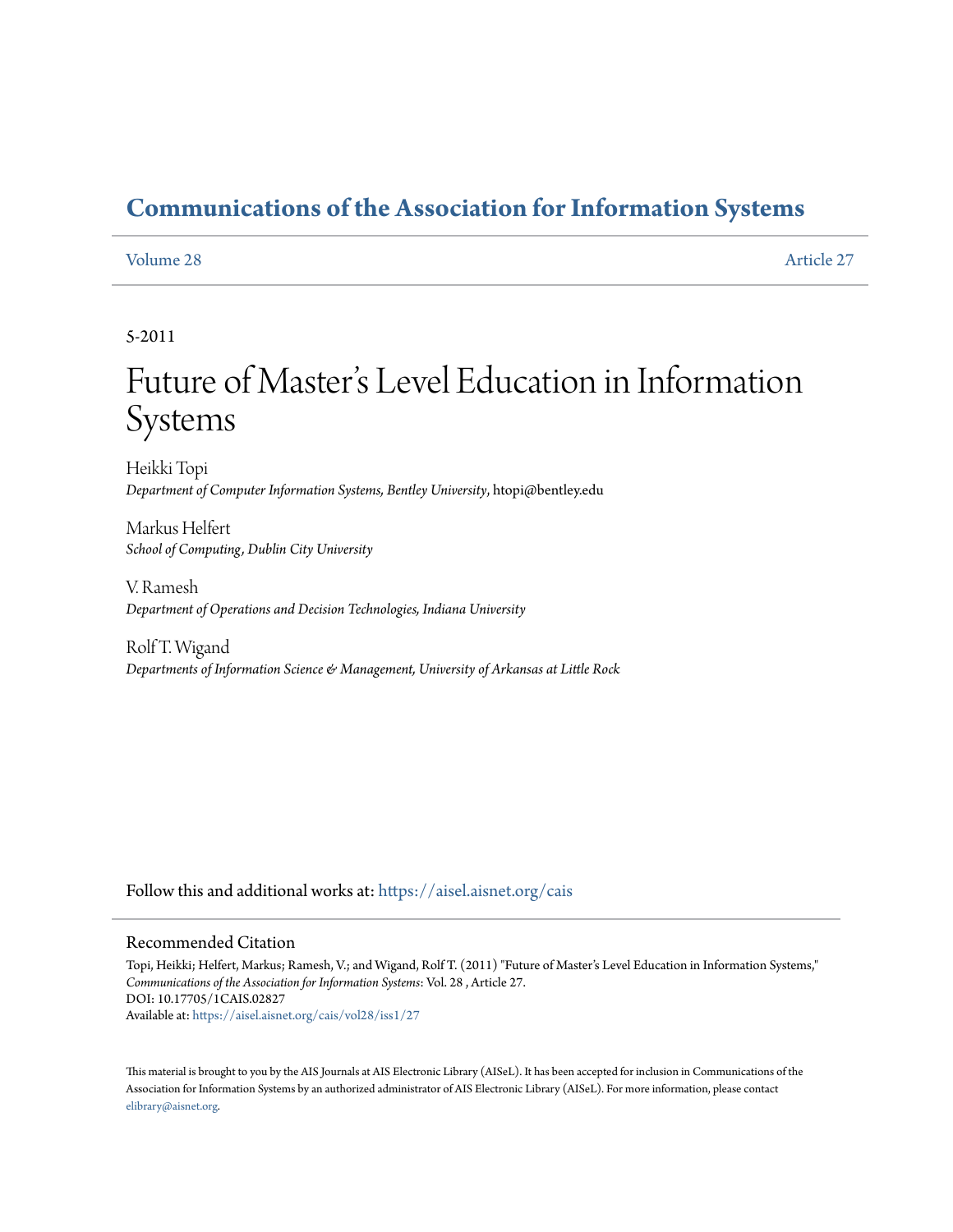# Future of Master's Level Education in Information Systems

#### **Erratum**

The author team and content has changed since this panel report's publication. Please use the updated version and citation from now on.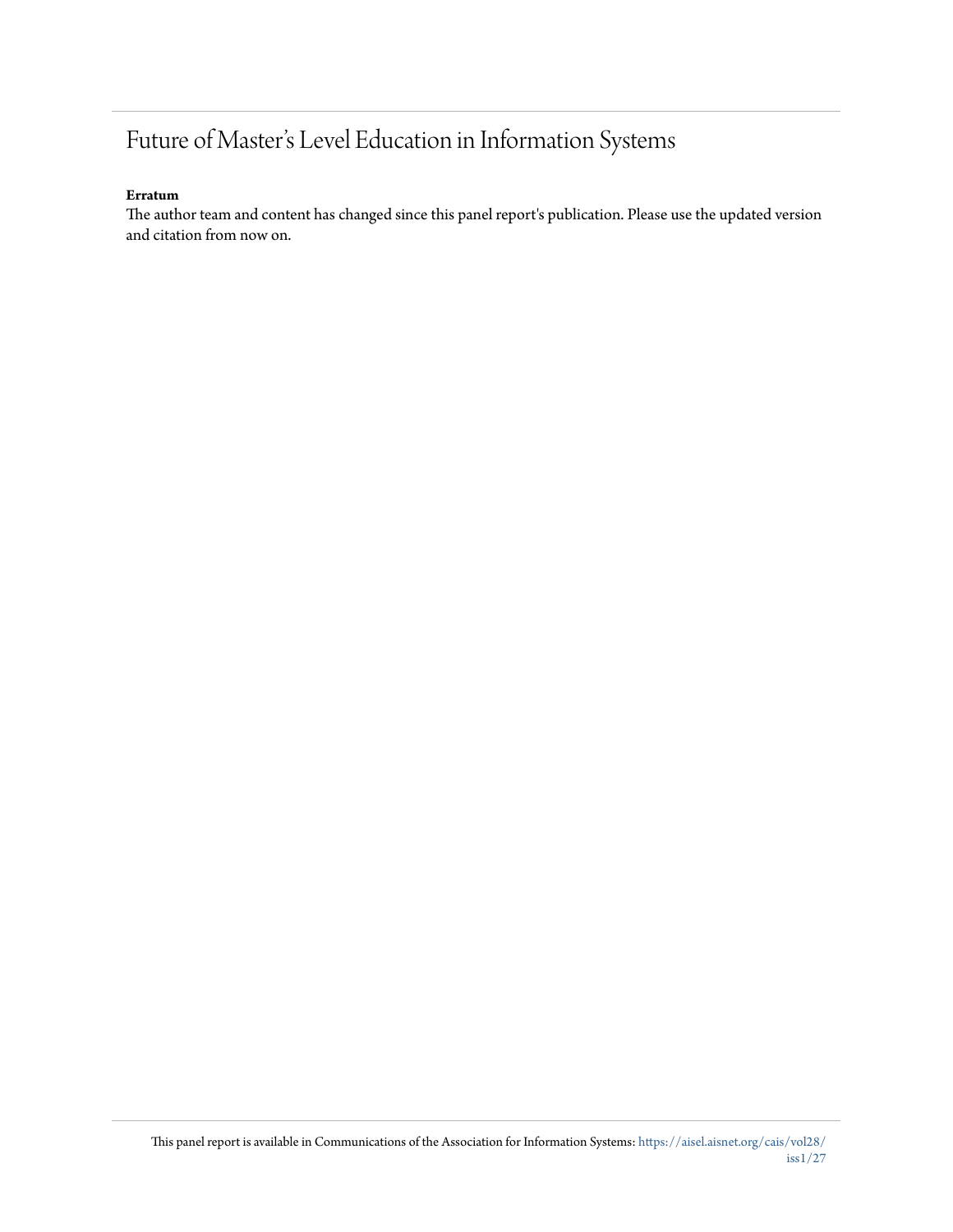# Communications of the Association<br>for Information Systems

# **Future of Master's Level Education in Information Systems**

Heikki Topi

*Department of Computer Information Systems, Bentley University [htopi@bentley.edu](mailto:htopi@bentley.edu)*

Markus Helfert *School of Computing, Dublin City University*

V. Ramesh *Department of Operations and Decision Technologies, Indiana University*

Rolf T. Wigand *Departments of Information Science & Management, University of Arkansas at Little Rock*

# Abstract:

Master's level programs in Information Systems provide exciting opportunities for schools and departments that are willing to actively engage with their corporate partners and other key stakeholders to develop products that simultaneously address the needs of students, employers, and other stakeholders and build on the core strengths of the IS discipline. This article reports on the results of a panel discussion on master's level education in IS that took place at AMCIS 2010. The panelists included experienced program directors, curriculum experts, and academic administrators from both North America and Europe. Their contributions brought together descriptions of successful program models, in-depth understanding of how the context for master's programs in IS is changing, and ideas regarding the future direction for master's education in IS.

**Keywords:** IS education, curriculum recommendations, master's programs in IS

Volume 28, Article 27, pp. 437-449, May 2011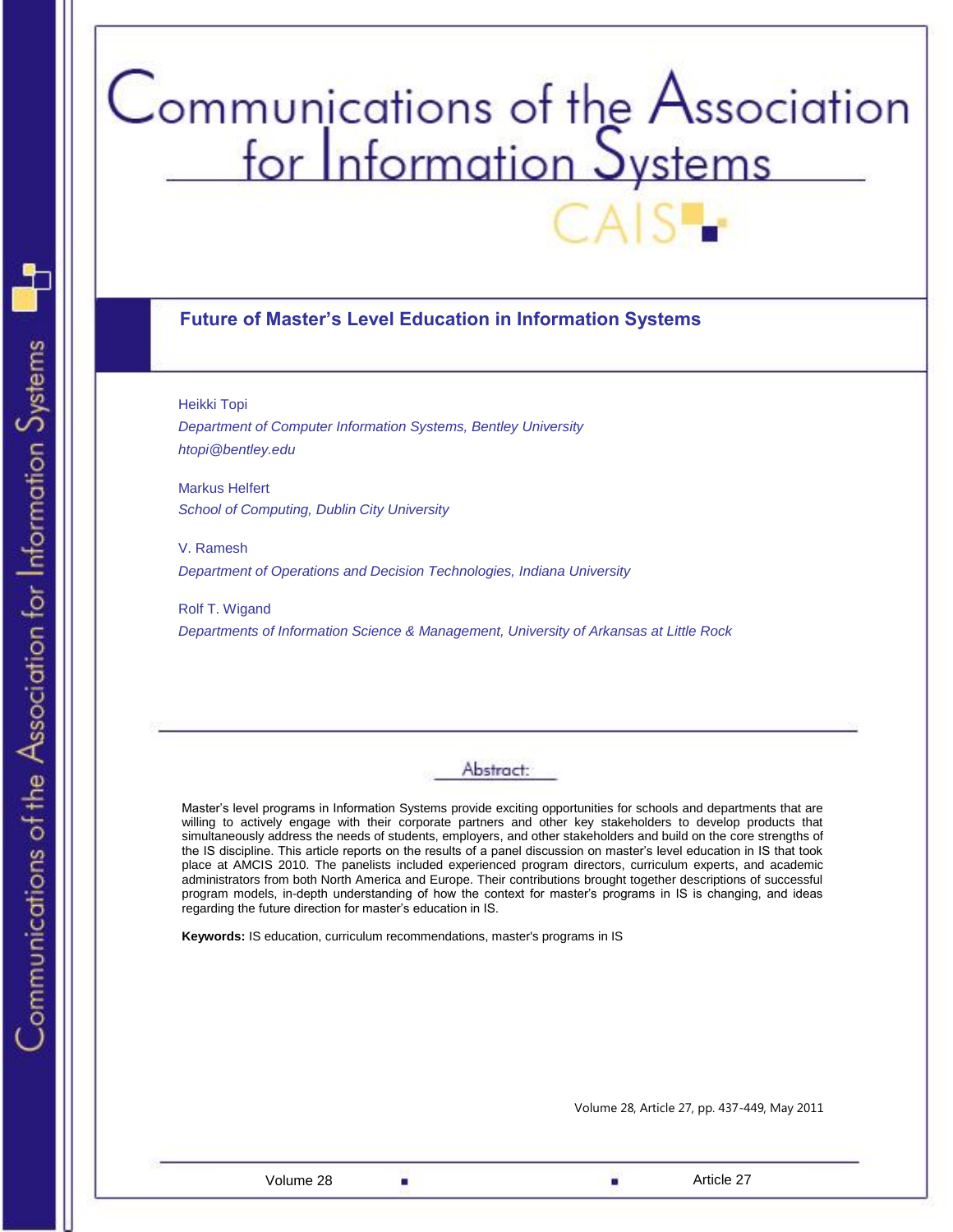# **Future of Master's Level Education in Information Systems**

# **I. INTRODUCTION**

A panel discussion at the AMCIS 2010 conference addressed the present and future of master's level programs and curriculum recommendations in Information Systems, building on the foundation of the ACM/AIS curricula for MS degree programs in IS (MSIS 2000 and MSIS 2006) [Gorgone et al., 2000, 2006]. The participants focused on the role and importance of MS degree programs for the IS discipline, the content and structure that define these programs, and the ways in which these programs serve various stakeholders (including students, faculty, employers, universities). Despite the architectural changes introduced in MSIS 2006, many of the core elements of the IS model curriculum are still surprisingly similar to the core IS content of the first ACM recommendations presented in Nunamaker et al. [1982]. This partially bears testimony to the strength of those early recommendations, but it also is a call to review the contextual changes, student demand, and employer requirements affecting master's level programs in IS and to consider a more comprehensive restructuring of our collective thinking regarding these programs.

The panel was introduced and moderated by Heikki Topi, and the panelists included Markus Helfert, V. Ramesh (through a video presentation), Rolf Wigand, and Ryan Wright. The panel included experts in IS master's education as past or present MSIS program directors, leaders in national and international master's curriculum development projects, and/or academic administrators responsible for master's programs. After a brief background section, this report provides summaries of the panelists' remarks, all providing interesting insights regarding the best practices in and future directions for master's education in Information Systems. The article concludes with a brief summary of the key integrated findings from the panel.

# **II. BACKGROUND**

The first master's level curriculum recommendation for Information Systems was prepared by the ACM Curriculum Committee on Computer Education for Management and reported in a CACM article [Ashenhurst 1972]. The 1972 report already included elements that are quite familiar to us today. Its courses were grouped into four categories: (1) Analysis of Organizational Systems; (2) Background for Systems Development; (3) Computer and Information Technology; and (4) Development of Information Systems. Ten years later, the name of the ACM committee responsible for IS curricula was the ACM Curriculum Committee on Information Systems. This committee, chaired by Jay Nunamaker, prepared a joint report for undergraduate and graduate levels [Nunamaker et al., 1982]. The 1982 report brought a number of important changes to the curriculum, forming the basis for many currently existing master's programs. These changes included the integration of managerial skills in the entire curriculum (oral and written communication and "behavioral skills," as defined in the report), specific focus on data management and data communications, inclusion of the core business courses in the curriculum, and the introduction of a capstone policy course.

The results of the first joint ACM/AIS effort to revise the master's level curriculum were published in 2000 [Gorgone et al., 2000], followed by an update in 2006 [Gorgone et al., 2006]. MSIS 2006 specifies the following key outcome expectations for master's level graduates in IS: (a) a core of IS management and technology knowledge; (b) integration of IS and business foundations; (c) broad business and real world perspective; (d) communication, interpersonal, and team skills; (e) analytical and critical thinking skills; and (f) specific skills leading to a career [Gorgone et al., 2006, p. 133]. The IS 2006 curriculum itself included two significant structural changes: first, it presented two different versions of the program (one for IS Technology and the other one for IS Management), and, second, it introduced the concept of tracks, providing the option of in-depth coverage of a specific subject area. Unfortunately, no efforts known to us have been conducted to discover how widespread the use of MSIS 2006 is or how it has been received by academic and industry stakeholders.

environmental changes for IS education and a broad overview of high-level IS capabilities as a foundation for the However, there has been active work in IS curriculum development at the undergraduate level. The IS 2010 revision of the undergraduate model curriculum in IS [Topi et al., 2010] provides a comprehensive review of the undergraduate curriculum. In addition, the development of IS 2010 took first steps in using Web 2.0 technologies in curriculum development. Specifically, a Web-based wiki tool was employed to encourage community-wide participation in the curriculum revision process. Two of the panelists (Topi and Wright) were actively involved in the IS 2010 development effort, and every participant was aware of IS 2010 as a background when they prepared for the panel.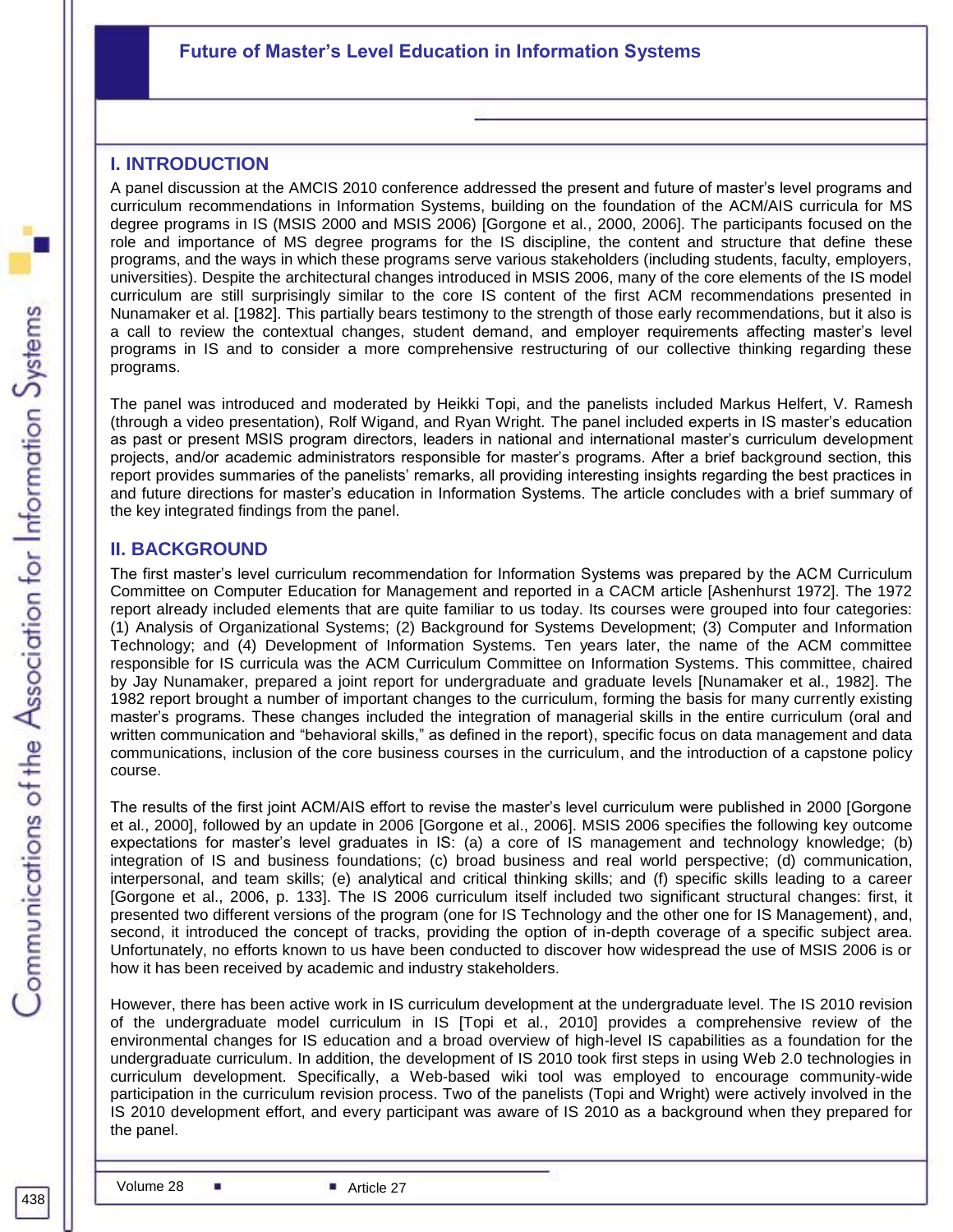# **III. MS INFORMATION SYSTEMS (MSIS) AT INDIANA UNIVERSITY**

# **V. Ramesh, Indiana University**

The MS in Information Systems program [\(www.kelley.iu.edu/isgp\)](http://www.kelley.iu.edu/isgp) at the Kelley School of Business at Indiana University was established in 2001. The program has seen continuous growth since its founding, growing from fourteen students in 2002 to 120 students entering the program in 2011. This growth has been achieved without compromising on quality or placement rates (> 95 percent every year).

We believe that there are four key reasons for the success of our program:

- 1. *Dedicated champion:* A key to our master's program success was that we took ownership of the entire student value chain, from student recruitment to curriculum delivery and placement. A dedicated champion who has been given an appropriate incentive structure and feels passionately about the program will ensure that this value chain is appropriately managed, utilizing various services provided by the school/university as appropriate.
- 2. *Employer relationships:* A key challenge for a master's program in Information Systems is that there is no well-defined market for its graduates. As a result, it is important that each program builds strong relationships with a base of employers who understand the value added from hiring from the program. In our case, given the focus of our curriculum, we have built relationships with firms that hire into positions in professional services, that is, IT advisory and consulting firms.
- 3. *Diversity in student profile:* Master's programs in Information Systems in the U.S. suffer from a key bottleneck. Their growth is often limited by the fact that students entering the program are required to have an undergraduate degree or work experience in a computing-related field. If this restriction is not in place, then a master's program is often forced to repeat much of the basic coursework in IS (albeit at a potentially more rigorous level). This, in turn, means that such a program is not very attractive to people who already have undergraduate degrees in Information Systems. A consequence of this vicious cycle is that master's programs in IS have a heavy dependence on students from abroad. Figure 1 shows that the MSIS program at IU has been able to attract undergraduate majors from a varied set of disciplines. We have also been able to maintain on average a 50:50 student ratio when it comes to domestic versus international students. Around 75 percent of our students enter our program with no work experience, while the average years of work experience of the other 25 percent is around two years, which we feel allows us to position ourselves between undergraduate and MBA degrees in terms of salary expectations of students and employers alike.



4. In order to cater to students with such a diverse set of backgrounds, we had to think outside the box in terms of *the focus and structure of the curriculum.* Figures 2 and 3 show two views of the overall structure of the program.

Volume 28 ■ Article 27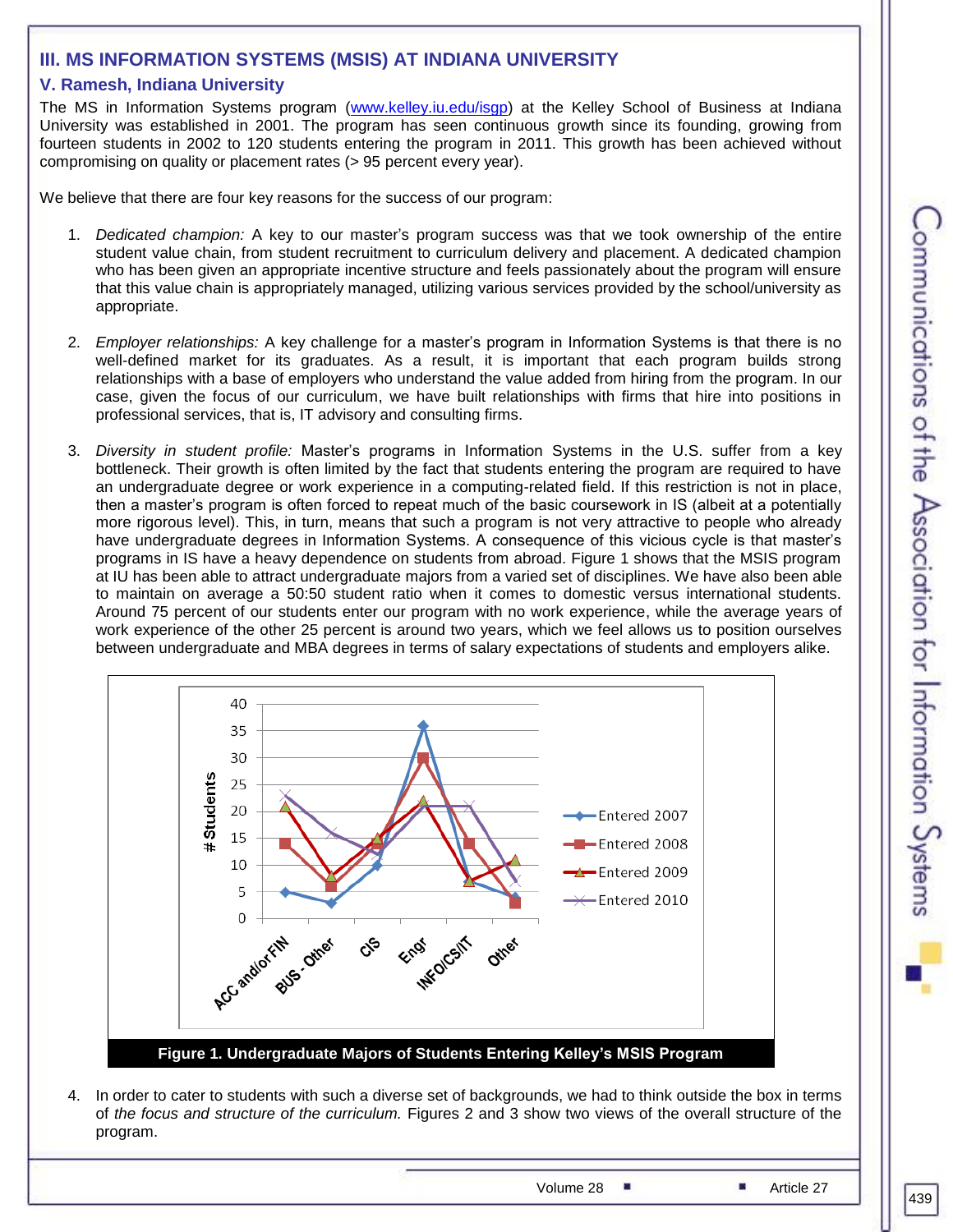|                              |                | <b>Integrated Core (16.5 Hours)</b><br><b>Sample Courses</b> | <b>Credits</b> |                           |                |
|------------------------------|----------------|--------------------------------------------------------------|----------------|---------------------------|----------------|
|                              |                | Consulting skills                                            | 1.5            |                           |                |
|                              |                |                                                              | 1.5            |                           |                |
|                              |                | <b>IT Strategy</b><br><b>ERP Processes</b>                   | 1.5            |                           |                |
|                              |                |                                                              |                |                           |                |
|                              |                | Project Management                                           | 1.5            |                           |                |
|                              |                | Security and Controls                                        | 1.5            |                           |                |
|                              |                | Managing the Lifecycle                                       | 3.0            |                           |                |
|                              |                | <b>IT Operations</b>                                         | 1.5            |                           |                |
|                              |                | <b>Integrated Project</b>                                    | 1.5            |                           |                |
|                              |                | Collaboration                                                | 1.5            |                           |                |
|                              |                | Data/Infrastructure Mgmt                                     | 1.5            |                           |                |
| <b>Business Intelligence</b> |                | <b>Enterprise Risk Management_</b>                           |                | <b>Enterprise Systems</b> |                |
| <b>Courses</b>               | <b>Credits</b> | <b>Courses</b>                                               | <b>Credits</b> | <b>Courses</b>            | <b>Credits</b> |
| $\cdot$ BI/DW                | 3              | • Information                                                | 3              | • ERP Configuration       | 3              |
| • Data Mining                | 1.5            | Security                                                     |                | • Public Sector ERP       | 1.5            |
| • Practicum                  | 1.5            | • Infrastructure                                             | 1.5            |                           | 1.5            |
|                              |                | Design and Mgmt                                              |                | • Practicum               |                |
|                              |                |                                                              | 1.5            |                           |                |
|                              |                | • Practicum                                                  |                |                           |                |
|                              |                |                                                              |                |                           |                |

**Figure 2. Program Structure Showing the Content of the Integrated Core and Concentrations**

| • Case Analysis and<br>IT management and<br>• IT Strategy<br><b>Presentation skills</b><br>operations<br>• Portfolio Mgmt<br>ERP processes<br>Project management<br>• Outsourcing<br><b>Business</b><br>Governance, Risk and<br>• Org Change Mgmt<br>Core<br>Intelligence/Data<br>Controls<br>Warehousing<br>• IT Budgeting<br>• Information Security<br>• Governance<br>• Advanced Applications<br>• Vendor Mgmt<br>Development<br>• CIO agenda<br>• Advanced Information<br>• ERP configuration<br>Developing Strategic<br>Management<br>Electives<br>• Network Management<br>Capabilities<br>• Public Sector ERP<br>• Service-oriented<br>• Power, Persuasion and<br>Architecture<br><b>Managing Client</b><br>Negotiations<br>Engagements<br>• Spreadsheet Modeling<br><b>Game Theory</b> | <b>IT Business / Technical</b><br>Analyst | <b>IT Manager</b> | <b>Chief Information Officer</b> |
|-----------------------------------------------------------------------------------------------------------------------------------------------------------------------------------------------------------------------------------------------------------------------------------------------------------------------------------------------------------------------------------------------------------------------------------------------------------------------------------------------------------------------------------------------------------------------------------------------------------------------------------------------------------------------------------------------------------------------------------------------------------------------------------------------|-------------------------------------------|-------------------|----------------------------------|
|                                                                                                                                                                                                                                                                                                                                                                                                                                                                                                                                                                                                                                                                                                                                                                                               |                                           |                   |                                  |
|                                                                                                                                                                                                                                                                                                                                                                                                                                                                                                                                                                                                                                                                                                                                                                                               |                                           |                   |                                  |

Communications of the Association for Information Systems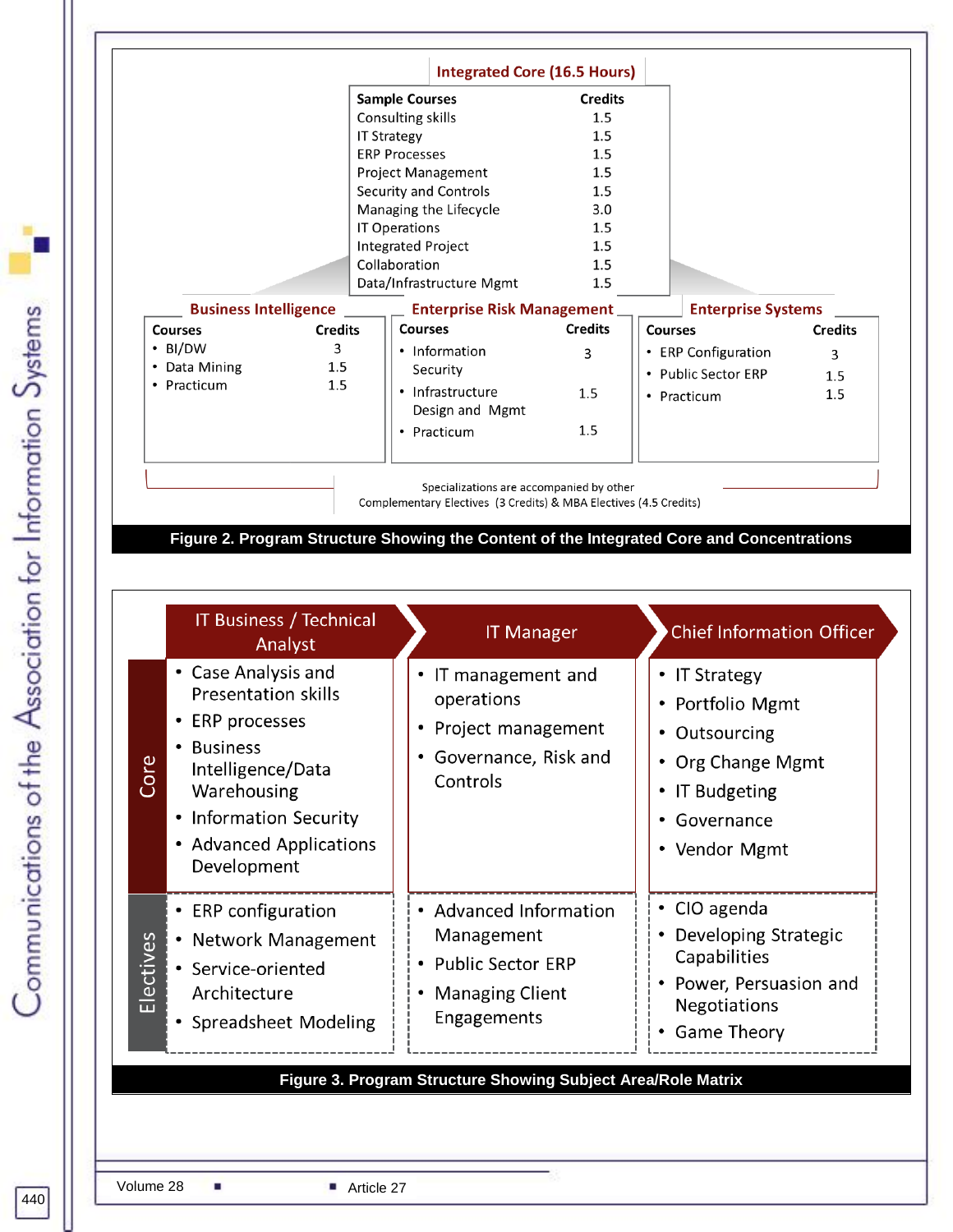The key tenets of the program can be summarized as follows:

- a. The program's primary focus is on producing talent that has the knowledge-base needed to work in roles that are at the intersection of business and technology. We call these students *business technologists*.
- b. To create a somewhat level playing field for students from various backgrounds, all incoming students are expected to have coursework or work experience to cover five key business areas (Accounting, Finance, Operations Management, Strategy, and Marketing) and two technical areas (Introductory Programming and Database Management). The knowledge is expected to be at the undergraduate equivalent level, and we have come up with creative ways (including online delivery) of providing students with this knowledge at a reasonable cost.
- c. Given the variety of technical backgrounds of the students and the above focus, the majority of the courses have a strong managerial/client engagement orientation.
- d. One of the flagship components of the MSIS program is the integrated core. Modeled after the core concept that is often used in MBA programs, the core is taught as an integrated whole with students receiving one grade for the entire 16.5 credit hours. What is represented in the figure above is an approximate distribution of credit hours across the topics. Significant effort is taken to coordinate the content across the topic areas and to create assignments that require using concepts from multiple content areas.
- e. We readily embrace the coverage of various IT management and governance frameworks such as CoBIT, ITIL, ValIT, RiskIT, and PMBOK.
- f. Our classes, while not targeted at industry certifications, do take input from these certifications for their design. For example, our Information Security class is designed around the CISSP content.
- g. In addition to having a formal class on developing consulting skills (e.g., structured thinking or storyboarding), these concepts are also emphasized throughout the curriculum.
- h. In addition to a formal course on collaboration, teamwork and collaborative skills are developed throughout the curriculum since the majority of the classes use team-based exercises.
- i. IS knowledge gained from the core and concentrations is supplemented with MBA electives such as Negotiations, Spreadsheet Modeling, and Game Theory.

In summary, the MSIS program at Kelley has embarked on a number of curriculum innovations that have enabled it to provide a value-added IS curriculum to students from a variety of backgrounds. This, in turn, has enabled the program to grow at a substantial pace without compromising on quality. While the model we have here may not be applicable to all schools, it is our hope that a school can benefit from the approach as a whole or from specific aspects of the program enumerated above.

# **IV. MASTER'S EDUCATION IN IS: FROM "KNOWLEDGE" TO "CAPABILITIES"**

#### **Markus Helfert, Dublin City University**

The work presented in this section aims to provide a European informed view on IS curricula that has been influenced by three main initiatives with which the author has been involved over several years:

- The establishment of the European MSc in Business Informatics at Dublin City University
- A reference curriculum development project for a common Master's Degree in Business Informatics in Europe
- Development of the IT-Capability Maturity Framework (IT-CMF)

Along these initiatives we carried out a study of IS programs and curricula development [Helfert, 2008, 2011]. The results identified a large variety of different IS degrees. When comparing the focus of different degree programs, our results demonstrate the identity problem of IS lacking a clear thematic profile that is unique to the discipline. We analyzed IT, IS and Business focus of the degrees. Figure 5 shows the profile diagram of the three foci. IT-oriented degrees show an emphasis on ICT, Programming, and Mathematics with a slight shift to System and Data Engineering. Comparing Business and IS degrees, it appears that both streams are characterized by a similar thematic profile.

Volume 28  $\blacksquare$  Article 27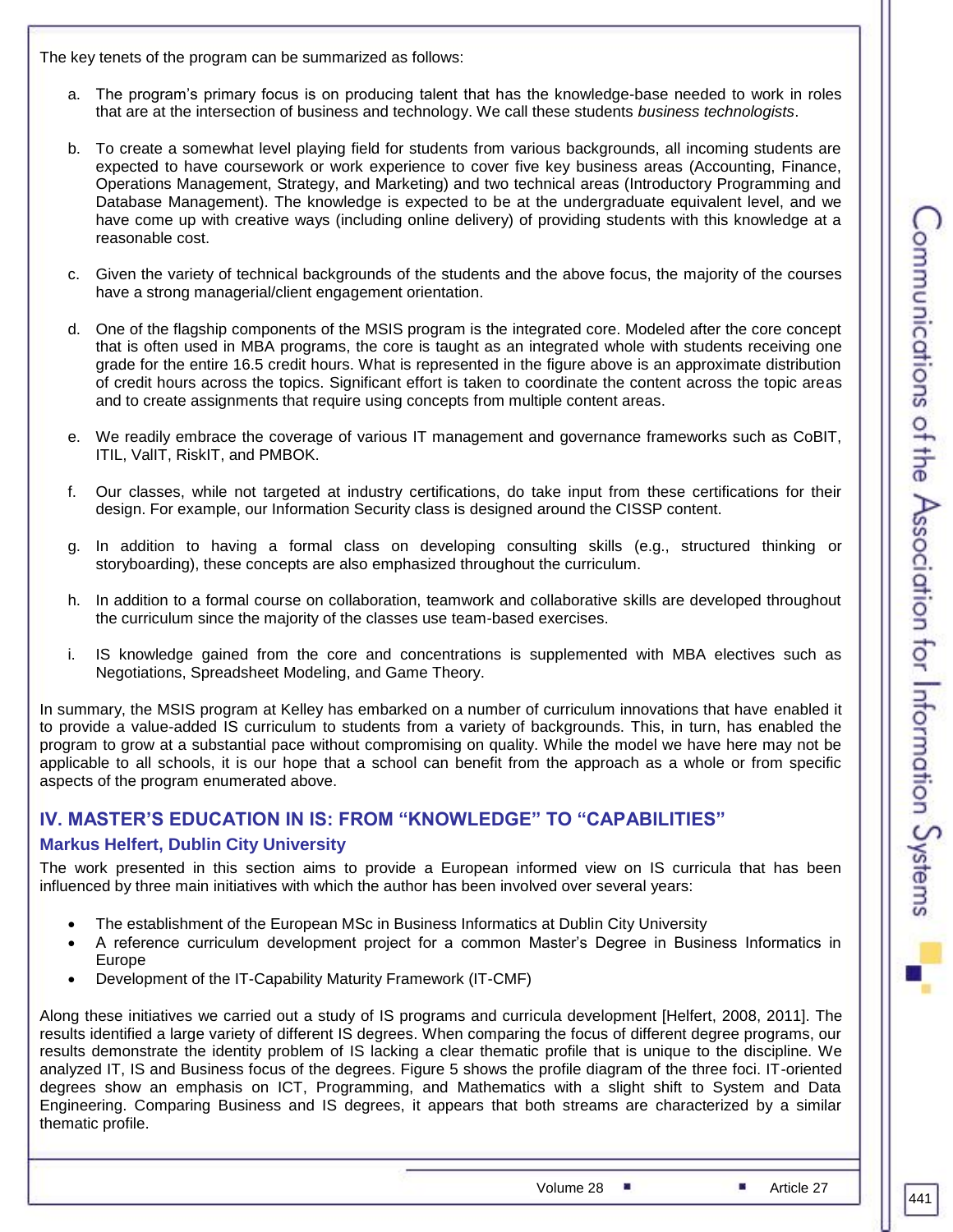#### **European MSc in Business Informatics at Dublin City University**

In 2005 we introduced a master's program in Business Informatics at Dublin City University—the European M.Sc. in Business Informatics. The central focus of the curriculum is to qualify individuals to lead IS-related transformations of business, enabling them to apply technological solutions and develop information system architectures to solve business problems of organizations [Helfert and Duncan, 2006]. The curriculum supports the building of capabilities for managing transformations by aiming to expand transferable skills. With this goal in mind, the curriculum focuses on an engineering perspective and the integration of cultural studies. The program is designed to be completed in one calendar year of full-time study and is intended for students with a computing background (see curriculum

Information and Communication

Programming and Algorithms, Data and Object Structures Mathematics and Logic

Structural Science

Accounting and Financing

Legislation and Economics

Marketing, Production, Procurement, Logistics, Supply Chain Management Organization, human resources and corporate management



| Managing Data Communication and<br>Networking |                                                                           | Fundamentals of Information<br>Systems        |  |  |  |  |  |
|-----------------------------------------------|---------------------------------------------------------------------------|-----------------------------------------------|--|--|--|--|--|
|                                               | System and Software Engineering<br>Data Engineering                       | Principles of Business Information<br>Systems |  |  |  |  |  |
|                                               | $-$ Business $-$ IS $+$ IT                                                |                                               |  |  |  |  |  |
|                                               | Figure 5. Thematic Profile Considering the Focus of the Programs          |                                               |  |  |  |  |  |
|                                               |                                                                           |                                               |  |  |  |  |  |
|                                               | Table 1: Curriculum Structure of the European MSc in Business Informatics |                                               |  |  |  |  |  |
|                                               | Professional & Research Practice                                          |                                               |  |  |  |  |  |
| Semester 1                                    |                                                                           | <b>Information Systems Architecture</b>       |  |  |  |  |  |
|                                               |                                                                           | Management & Information Technology           |  |  |  |  |  |
|                                               | Data Analysis<br>٠                                                        |                                               |  |  |  |  |  |
| <b>Semester 2</b>                             | Managing & Working in an Intercultural Environment                        |                                               |  |  |  |  |  |
|                                               |                                                                           | Managing Projects and Change                  |  |  |  |  |  |
|                                               |                                                                           | Supply Chain Management                       |  |  |  |  |  |
|                                               | eCommerce Infrastructure                                                  |                                               |  |  |  |  |  |
| <b>Options</b>                                | Web Design & Implementation                                               |                                               |  |  |  |  |  |
|                                               | Service-Oriented Architectures                                            |                                               |  |  |  |  |  |
| Software Process Quality                      |                                                                           |                                               |  |  |  |  |  |

An important element of the program is the practicum, during which students work on a major project of a practical nature. The general objective of the practicum is to allow students to draw on the theoretical knowledge gained over the taught element and to apply it in a practical setting in a European environment.

**Summer e Practicum**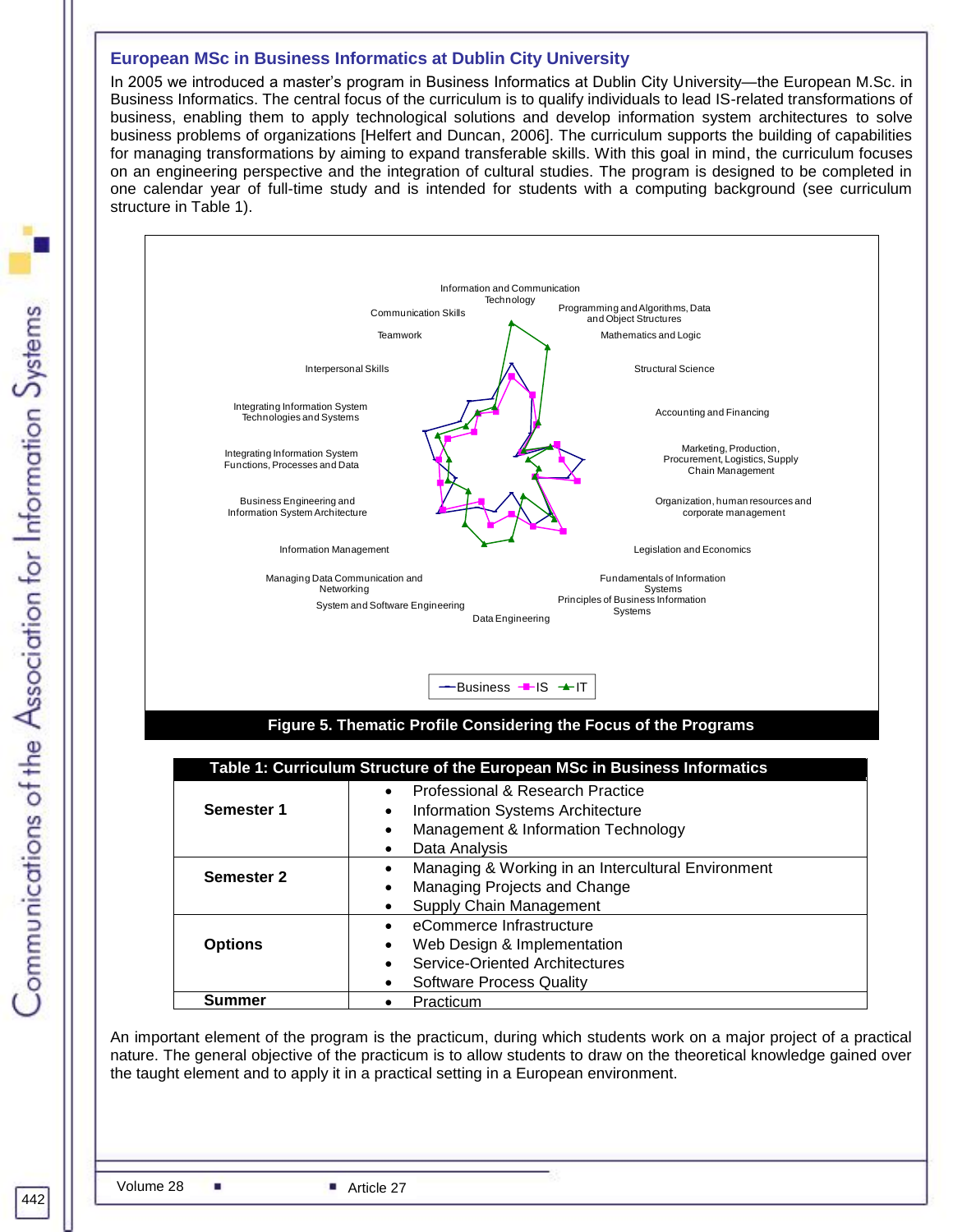# **BIN-Net: Business Informatics Network in Common Europe**

Simultaneously to the curriculum development at Dublin City University we were involved in a European Curriculum project, the BIN-Net: Business Informatics Network in Common Europe. The project was funded under the European Erasmus scheme and involved ten partnering universities in eight European countries. The developed curriculum structure of this program is seen as characteristic for many continental European study programs in business informatics and together with our own business informatics curriculum can provide a reference profile for business informatics (Figure 6).

| 1 <sup>st</sup> Semester<br>30 ECTS | Structural<br><b>Sciences</b> | <b>Business</b><br>Sciences/<br><b>Economics</b> | <b>Business</b><br>Informatics | Information<br>Management | <b>Elective</b> |  |  |
|-------------------------------------|-------------------------------|--------------------------------------------------|--------------------------------|---------------------------|-----------------|--|--|
| 2 <sup>nd</sup> Semester            | Sp. Elective 1                | <b>Sp. Elective 1</b>                            | <b>Business</b>                | Sp. Elective 2            | Sp. Elective 2  |  |  |
| 30 ECTS                             | Module 1                      | <b>Module 2</b>                                  | Informatics                    | Module 1                  | Module 2        |  |  |
| 3rd Semester                        | Module 3                      | <b>Sp. Elective 1 Sp. Elective 1</b>             | Master Thesis                  | Sp. Elective 2            | Sp. Elective 2  |  |  |
| 30 ECTS                             |                               | Module 4                                         | Seminar                        | Module 3                  | Module 4        |  |  |
| 4 <sup>th</sup> Semester<br>30 ECTS | <b>Master Thesis</b>          |                                                  |                                |                           |                 |  |  |

# Although the two curricula presented above present a different structure, on closer examination, both aim to achieve similar learning outcomes and develop individuals to be competent problem solvers in the area of business informatics. The curriculum comprises a balanced and interdisciplinary structure, which centers on engineering

principles and focuses on transformation, models, and methods. The engineering penetration throughout the program is seen as one important characteristic, which differentiates the program from management-oriented Information Systems degrees. As such, business informatics can complement the management-oriented stream of the IS discipline. Indeed, the focus on engineering principles in business informatics could provide a clearer identity and may play an important role in future education programs.

# **IT-Capability Maturity Framework**

Based on our involvement in these two projects, it became apparent that instead of providing detailed reference curricula for many different contexts and the various institutional, organizational, and country-specific requirements, we need to rely on a more general and constant framework. Based on our observations, we feel that an overarching framework describing core capabilities of IS/Business Informatics graduates would be beneficial in this regard. In this way, the IS community together with practitioners may consolidate a framework of capabilities for various career paths, roles, and levels. How these capabilities are achieved during the study program should then be subject to individual program designs or specific reference curricula. Therefore, capabilities can provide stable and unifying element for the IS curricula.

As an example of a capability-oriented framework, the IT-Capability Maturity Model (IT-CMF) was presented and its usability as capability framework discussed. This IT-CMF is designed as a systematic framework that enables senior chief executives to interrogate, understand, and improve an organization's maturity, ensuring realization of IT capabilities and optimal delivery of business value from IT investments [Curley, 2004]. The IT-CMF is developed at the Innovation Value Institute [\(www.ivi.ie\)](http://www.ivi.ie/) within a consortium of more than fifty companies and academic organizations. It comprises three integrative layers: strategy, macro, and micro, whereas on the micro levels thirtytwo critical processes are described. To capture the content of critical processes, each critical process adjuncts capability building blocks describing key capabilities for this process.

Together with the engineering oriented topic of business informatics, we feel that a capability-oriented framework could provide a beneficial contribution to shape the future of the master's level education in IS.

443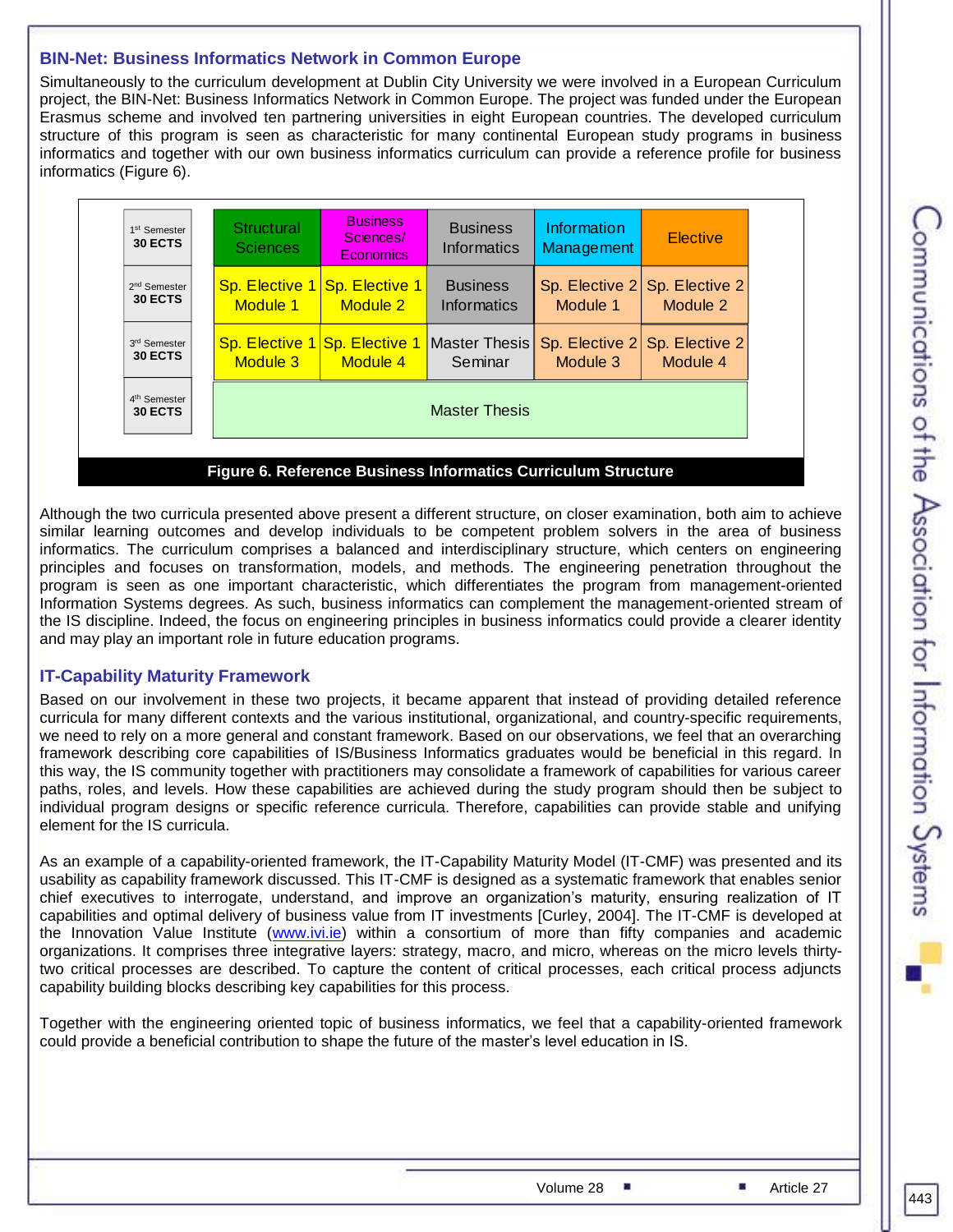# **V. REFLECTIONS ON MSIS 2006 IN THE CONTEXT OF OTHER MASTER'S LEVEL COMPUTING CURRICULA**

# **Heikki Topi, Bentley University**

A shared understanding within a discipline regarding its degree programs and the curricula that reflect this are continuously changing and affected by a number of external factors. The same forces articulated in IS 2010 [Topi et al., 2010] for the undergraduate curriculum are also influencing the graduate-degree programs, including changes in technologies and practices (globalization of IS design and development processes, widespread use of technologies providing ubiquitous mobile connectivity, emergence of new architectural paradigms, and increasingly frequent use of IT control and management frameworks, such as ITIL and COBIT), declines in enrollments, new possibilities for engaging the broader IS community in the curriculum development process, among others.

An additional set of factors a discipline has to consider is related to the work-related disciplines are doing with their curricula. For the master's curriculum in Information Systems, such a development is the recent introduction of a carefully designed graduate-level curriculum in Software Engineering (Graduate Software Engineering 2009 or GSwE 2009 in brief; see GSwE 2009). This curriculum was developed in a U.S. Department of Defense funded project entitled Integrated Software and Systems Engineering Curriculum (iSSEc), and GSwE 2009 is the first deliverable of the iSSEc process. In 2010, the IEEE Computer Society and ACM decided to sponsor GSwE 2009 as one of their joint curriculum recommendations.

Software Engineering and Information Systems are clearly different disciplines, and curriculum development efforts in one area will not directly impact the other, as can be seen based on the comparison of the core topics in Figure 7 or the comparison of computing disciplines outlined in Computing Curricula 2005 Overview Report [Shackelford et al., 2005]. At the same time, the disciplines share overlapping curriculum elements and areas of emphasis.

| <b>MSIS 2006 Core</b>                   | <b>GSwE 2009 Core</b>                  |  |  |  |
|-----------------------------------------|----------------------------------------|--|--|--|
| <b>IT Infrastructure</b>                | <b>Ethics and Professional Conduct</b> |  |  |  |
| Analysis, Modeling, and Design          | <b>Systems Engineering</b>             |  |  |  |
| <b>Enterprise Models</b>                | <b>Requirements Engineering</b>        |  |  |  |
| <b>Emerging Technologies and Issues</b> | Software Design                        |  |  |  |
| <b>Project and Change Management</b>    | <b>Software Construction</b>           |  |  |  |
| <b>Strategy and Policy</b>              | Testing                                |  |  |  |
| <b>Integrated Capstone</b>              | Software Maintenance                   |  |  |  |
| HCI or Implications of Digitization     | <b>Configuration Management</b>        |  |  |  |
|                                         | Software Management                    |  |  |  |
|                                         | <b>Software Process</b>                |  |  |  |
|                                         | <b>Software Quality</b>                |  |  |  |

**Figure 7. Comparison of Core Topics of the MSIS 2006 and GSwE 2009 Curricula**

There are at least three reasons why GSwE 2009 should be considered when thinking about the future of master's level IS curriculum recommendations.

First, the iSSEc process set a very high bar for all curriculum development processes in computing, including those in Information Systems. It was well-funded by an external party, allowing a very broad-based involvement of a number of stakeholder groups. Clearly, the resources were used well to bring together an impressive coalition of participants. Industry participation in the process was particularly strong, and it is likely that this forms a new benchmark for future curriculum processes in other computing disciplines.

Second, the GSwE 2009 curriculum sets specific and rigorous expectations for both incoming students and graduates of programs that want to be compatible with the curriculum recommendation. In these dimensions, the key differences between MSIS 2006 and GSwE 2009 are as follows:

1. MSIS 2006 includes a very high-level, abstract specification of outcome expectation, including the following elements: (a) a core of IS management and technology, (b) integration of IS and business foundations, (c) broad business and real-world perspective, (d) communication, interpersonal, and team skills, (e) analytical and critical thinking skills, and (f) specific skills leading to a career [MSIS 2006, p. 133]. GSwE 2009, however, specifies outcomes much more explicitly and at a more detailed level, including a comprehensive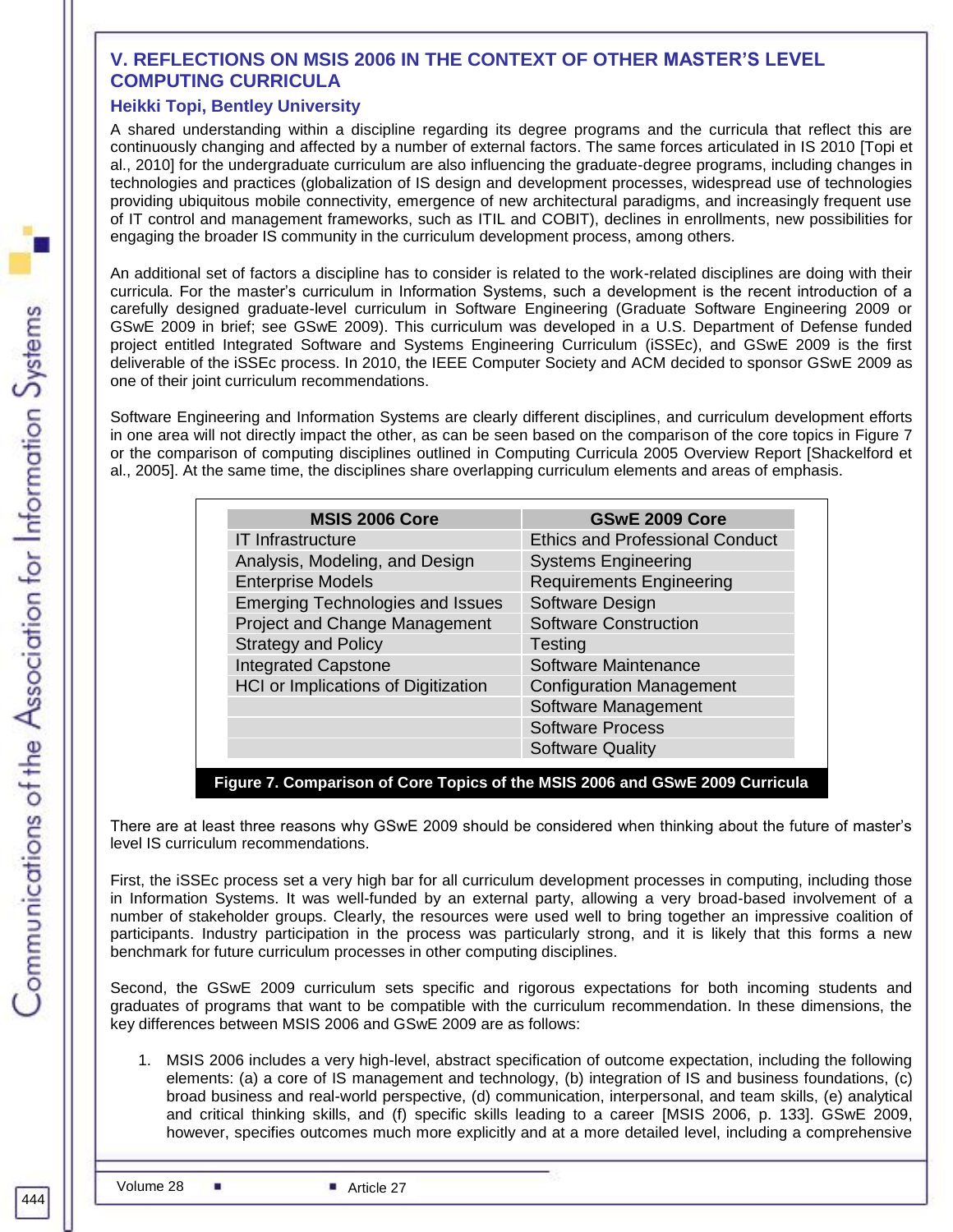specification of the body of knowledge that graduates are expected to master and the levels of learning that should take place [GSwE 2009, p. 3].

- 2. Based on MSIS 2006, students can enter an MSIS program with any undergraduate degree [MSIS 2006, p. 132]. GSwE 2009 requires at least an undergraduate minor in computing, forming a more level starting point in terms of computing capabilities [GSwE 2009, p. 3].
- 3. MSIS 2006 does not include a work experience requirement, whereas GSwE 2009 requires at least two years of relevant work experience.

Third, GSwE 2009 specifies very clearly the target for the degree: it is a professional degree for practicing software engineers, defining a professional identity for the graduates. MSIS 2006, however, suggests a very broad range of possible career paths without a well-defined integrating identity, ranging from managing sourcing and global projects to data administration and networking, telecom, and infrastructure.

Overall, a comparison between MSIS 2006 and GSwE 2009 leads to the following questions regarding the model curriculum and master's level education in Information Systems in general:

- 1. Are we, as a discipline, bold and brave enough to stage rigorous, well-defined, and easily understandable learning outcome requirements for master's degrees in Information Systems? When communicating to our external stakeholders (particularly employers) the capabilities that the graduates of our programs have, are we, with confidence, able to tell them what they can expect with a reasonable level of variance? This is a particularly important question at times when programs are struggling with low enrollments—will survival instincts make them give up essential quality standards in order to make the program appear more attractive for prospective students?
- 2. Do we, as a discipline, genuinely share an understanding of what constitutes an acceptable master's program or curriculum in Information Systems, or are the programs largely driven by the demands of local contexts (either institutional or related to employers)?
- 3. If such an understanding exists, is it based on the core strengths of our academic discipline and the best we as a discipline have to offer to the world of practice in Information Systems? Do we have sufficient clarity regarding what our core strengths and differentiating capabilities are compared to other computing disciplines?
- 4. Are we able to articulate clearly enough what differentiates a graduate of an MSIS program from, say, a GSwE graduate or the graduates of any other master's program in computing?
- 5. Will we find ways to fund our own curriculum development efforts at a level that allows broad and deep participation by a number of different stakeholder groups?

Any future curriculum development efforts in Information Systems require a careful consideration of these and related questions.

# **VI. MSIS CURRICULUM: SELECTIVE REFLECTIONS AND OPINIONS**

# **Rolf T. Wigand, University of Arkansas at Little Rock**

Many of these observations were formed by the author's membership on two major efforts designing and shaping the Master of Science in Information Systems Model Curriculum and Guidelines for Graduate Degree Programs in Information Systems in 2000 and 2006. Both efforts were published in *Communications of the Association for Information Systems* [Gorgone et al., 2000, 2006]. Moreover, these comments are influenced by the author's role as the director of the Master's Program in Information Management at Syracuse University from 1991 through 2002, his long-term active participation within the Society for Information Management (SIM), as well as his own observations and experiences in academia and industry.

John King, University of Michigan, commented at the 2010 AMCIS doctoral consortium in Lima that "The world is infested with information technology," arguing that Information Technology (IT) is everywhere, i.e. at home, on the street, and we encounter IT while driving, in our cars, our refrigerators, and in our organizations. In short, IT is omnipresent. From this we could reason: How can we possibly be in trouble? How is it possible that our enrollments are down or that our graduates think they cannot find jobs in our field?

Volume 28 ■ Article 27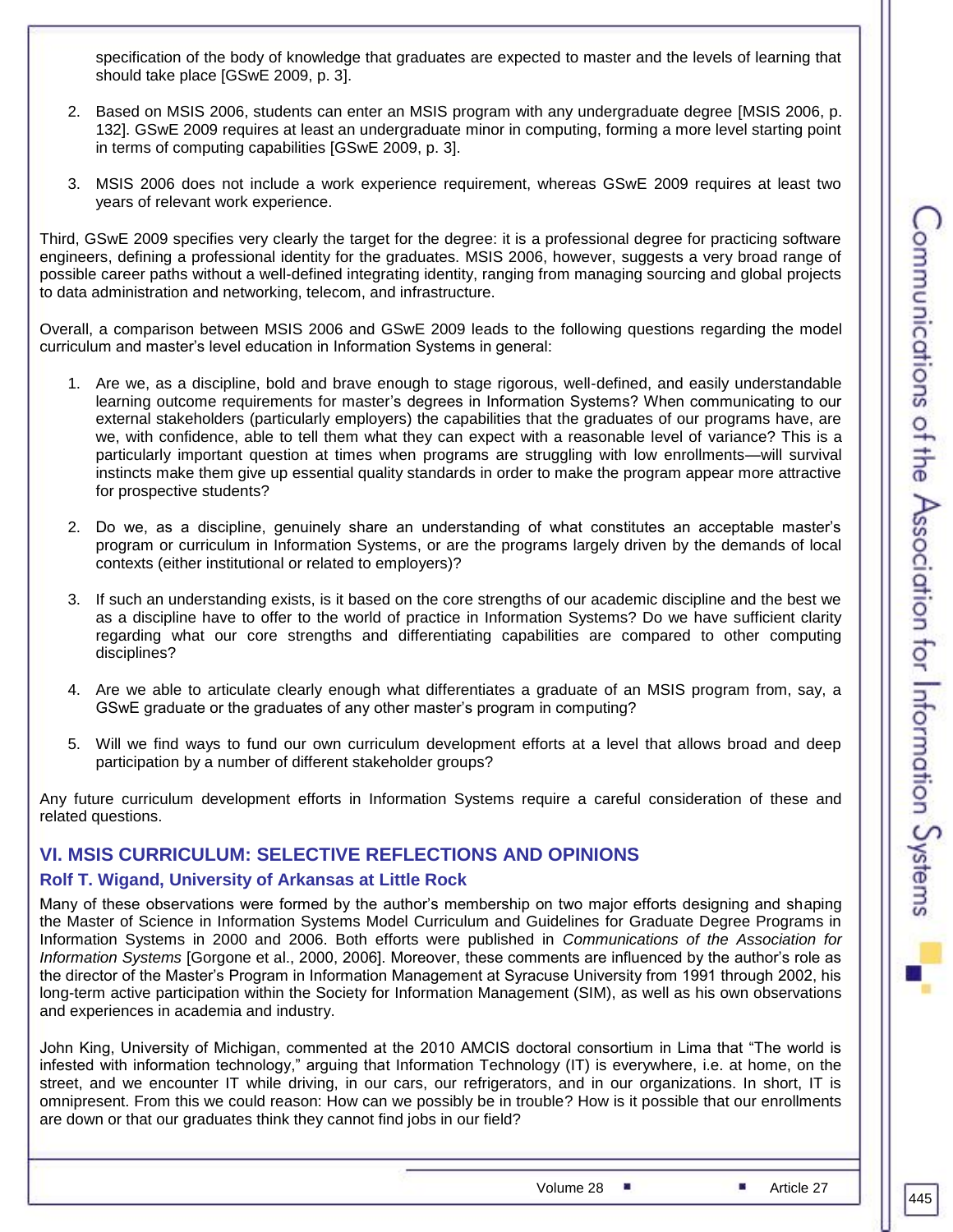There are a number of developments that have influenced the current state of affairs of the master's degrees in Information Systems (IS)—and probably the undergraduate degree programs in this field as well. Briefly, I would like to highlight and reflect on just a few of these developments.

- There appears still to be a perception among potential students (including high school students as well as their parents) that all IS and IT jobs are being outsourced to India and other countries. Consequently, these students perceive this situation negatively and wonder why they should bother to pursue IS and IT as a field of study. As a result, many students are no longer considering a degree in IS or IT.
- Recognizing the above developments, the Society for Information Management (SIM), the worldwide professional society of high-level corporate IS and IT executives, has pursued a campaign through local SIM chapters and has presented to high schools (students and their counselors) that there is indeed a shortage today of IS workers in the United States and that plenty of such jobs are available and go unfilled. These SIM representatives invite and encourage students to pursue a career in IS and IT and assert that there are solid, promising, and lucrative career opportunities in this field.
- Several major outsourcing firms, including such Indian firms as Infosys, have hired large numbers of United States IS and IT graduates and trained them for six months in India. After this training period, they return to the United States and work for Infosys on U.S. jobs to which the company assigns them. Infosys has placed these individuals in career tracks within its company, even though the work carried out may be for different Infosys clients within the United States.
- It is rather unclear what we may surmise from the recent economic/financial crash in terms of the implications for IS and IT. One wonders what this means for and what we are going to do about this in terms of our IS and IT curricula. Do we need to make adjustments; does anything need to be changed? Moreover, one wonders if we have learned anything from such recent experiences and if there are consequences suggesting that we need to do things differently. One would think that we at least could, and probably should, talk about this, but where does such a discussion take place? Or should we continue and follow past practices and conduct business as usual?

These are just four selective developments that seem to influence and challenge past and current IS and IT curricula. Aside from such external developments, we can also recognize several internal developments, constraints, and even competition:

- It seems that for many years we recognize somewhat of a chasm between what we teach in our curricula and what employers want and expect from our graduates. This chasm at times is reflected in the expected skills that our students should bring along, and we encounter conflicts such as, employers would like our students to bring along skills such as COBOL, yet most IS departments are not likely to offer such courses. This chasm seems also to be reflected in the research we do as professors and what firms seem to find useful.
- In recent years we can recognize how certain IS and IT areas and applications have become absorbed by functional departments in the business school. A good number of areas and applications and tasks have been picked up or absorbed in other functional areas such as finance, marketing, purchasing, sales, and others.
- We can recognize new and additional players in the IS and IT fields. Certain inroads have been made by neighboring fields and disciplines, including Computer Science, areas within Engineering such as Software Engineering, areas within Arts and Sciences such as Communication, the fields of Information Science and Information Studies, various Informatics, Business Informatics and Social Informatics programs especially such as in Europe, but also informatics programs at the University of California at Irvine or at Indiana University. Last, one should recognize the entire movement of the *i*Schools (see: [www.ischools.org\)](http://www.ischools.org/) such as Syracuse University's School of Information Studies, the University of Michigan's School of Information or the University of California at Berkeley's School of Information.

It seems that the impact from the *i*Schools may be the most formidable; yet, it does not seem to find much traction among us. The *i*Schools organization with over eighty member programs, departments, schools, and colleges worldwide describes itself as follows: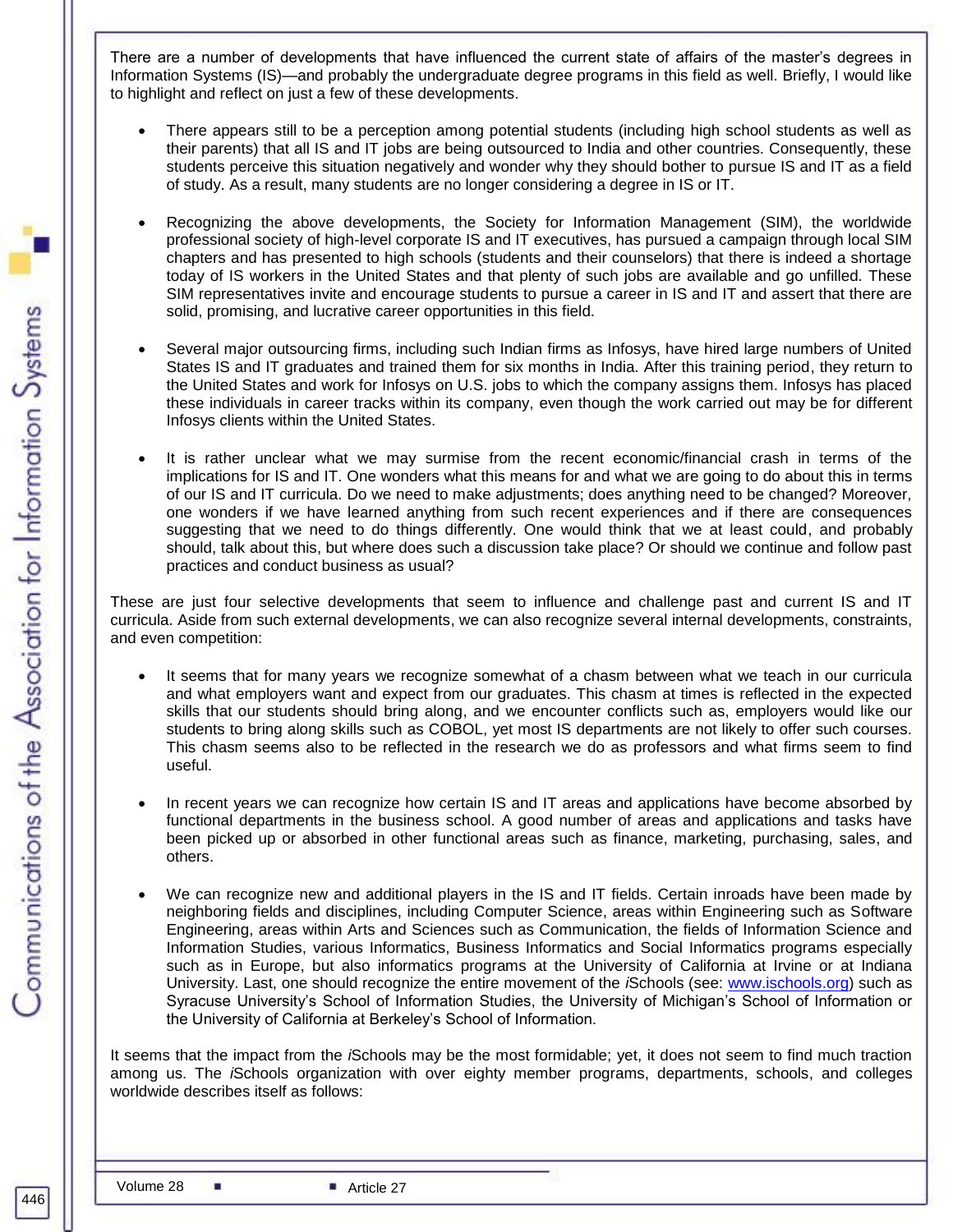"The **iSchools** are interested in the relationship between information, people and technology. This is characterized by a commitment to learning and understanding the role of information in human endeavors. The iSchools take it as given that expertise in all forms of information is required for progress in science, business, education, and culture. This expertise must include understanding of the uses and users of information, as well as information technologies and their applications" [\(http://www.ischools.org\)](http://www.ischools.org/).

Moreover, this organization asserts (see: [http://www.ischools.org/site/about/\)](http://www.ischools.org/site/about/) that the information field is the "rapidly evolving profession of our time" and that:

"Just as business careers and MBAs became *de rigueur* in the industrial age, information professionals are now in high demand, as businesses and society grapple with the challenges and opportunities of the digital age.

The study of information is interdisciplinary, fed by multiple diverse fields. Librarianship and computer science have historically been the primary feeders of the field, but information studies is also fed by fields such as education, psychology, anthropology, business, journalism—indeed, the range of social sciences. The study of information focuses on the intersection of information, technology, and people, which requires a broad interdisciplinary approach to those phenomena, the relationship between them, and their relationships to other aspects of culture and human endeavor. The ubiquity of information in human endeavor requires that the field of information aims to have an impact on all fields of science and all aspects of culture."

It seems that we need to become concerned about our field(s) of IS and IT and engage in some serious soulsearching. There are indeed some ominous signs as hinted at above. Moreover, it is unclear how we should digest recent major enrollment drops and cancellations of courses, as well as the dissolution of entire degree programs in once stellar programs across the country. What do these developments suggest and imply? What do they mean in terms of competition within the university? Will deans of colleges of business, engineering, and arts and sciences fight with each other in the long run? Ultimately, it seems that the dean of the college of business will be interested only in the enrollment numbers of IS students in his/her college of business. Shouldn't we engage in some dialogue and talk among each other about what strategies we can and must develop to grow or minimally at least survive in this environment?

# **VII. CONCLUSION**

The panel both recognized the challenges that IS education at the master's level faces and identified the great potential these programs form for the field:

- Exciting opportunities exist at the master's level in Information Systems for schools and departments that are willing to innovate and work actively to find a program model that fits their capabilities and local conditions. Successful departments have been able to grow their master's program offerings continuously while maintaining or improving quality. Achieving this requires a proactive approach to managing the curriculum, a dedicated champion for each program, close collaboration with employers, and a strong focus on maintaining the diversity of the student body. The MSIS program at Indiana University shows that by focusing on the issues that are at the intersection of business and technology, it is possible to create a program that can attract students from a variety of backgrounds and yet successfully understand how technology can be leveraged to solve business problems.
- Master's programs in IS are very well positioned to prepare students for those IT-related jobs and careers that will continue to be available in the high-cost areas of the world, such as the U.S. and EU.
- It is important that we as an IS community understand our core identity and the key value-added we can provide compared to other disciplines and their degree programs. We should boldly embrace what we do best and ensure that we prepare our graduates so that they have the capabilities and level of motivation required for success. Both changes in the traditional computing disciplines (such as software engineering represented by the new GSwE 2009 curriculum) and *i*Schools have changed the competitive landscape, and the discipline can ignore these developments only at its peril. Our discipline adds value particularly well by integrating multiple perspectives so that the total is more than the sum of the parts, and we need to find ways to communicate this clearly to relevant target audiences.
- Close collaboration with external stakeholders is essential from the perspective of understanding the expectations key employers have for our graduates. Frameworks, such as the IT-CMF, that are developed by a practitioner–academia consortium might provide a template for understanding and maintaining these expectations.

Volume 28 ■ Article 27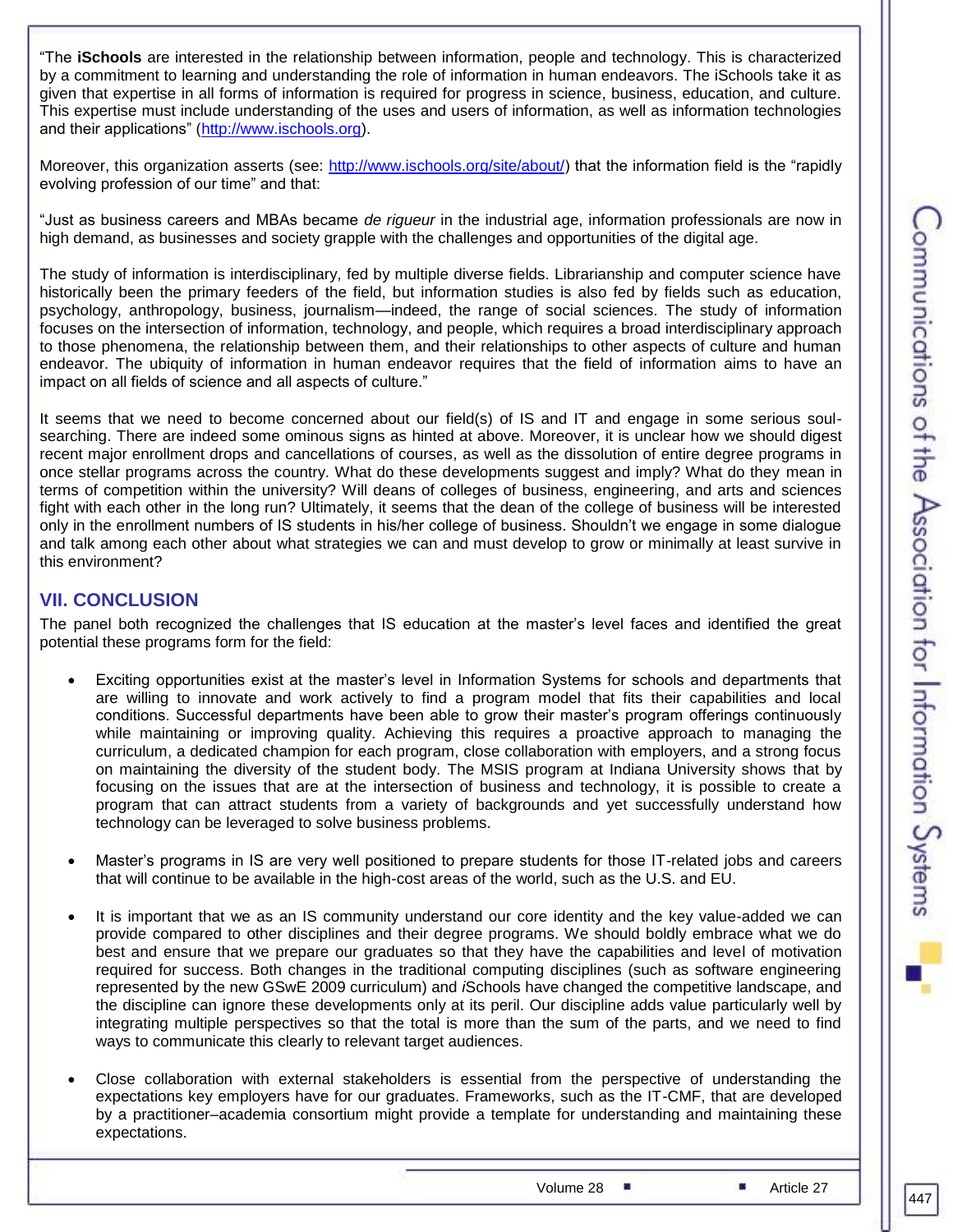- IS as a field and master's programs in IS should consider reaching beyond the traditional business disciplines and beyond business as the domain context of the degree. IS departments can gain a lot by collaborating with experts across disciplinary boundaries to create new program options, essentially providing value domains outside the business school (as suggested also by IS 2010 at the undergraduate level).
- The IS discipline should consider reviewing and revising the MSIS 2006 curriculum to capture the discipline's current understanding of the field at the master's level and to address the internal and contextual changes.

# **REFERENCES**

*Editor's Note*: The following reference list contains hyperlinks to World Wide Web pages. Readers who have the ability to access the Web directly from their word processor or are reading the article on the Web, can gain direct access to these linked references. Readers are warned, however, that:

- 1. These links existed as of the date of publication but are not guaranteed to be working thereafter.
- 2. The contents of Web pages may change over time. Where version information is provided in the References, different versions may not contain the information or the conclusions referenced.
- 3. The author(s) of the Web pages, not AIS, is (are) responsible for the accuracy of their content.
- 4. The author(s) of this article, not AIS, is (are) responsible for the accuracy of the URL and version information.

Ashenhurst, R.L. (ed.) (1972) "Curriculum Recommendations for Graduate Professional Programs in Information Systems", *Communications of the ACM* (15), pp. 363–398.

Curley, M. (2006) "The IT Transformation at Intel", *MIS Quarterly Executive* (5)4, pp. 155–168.

- Gorgone, J.T. et al. (2006) "MSIS 2006: Model Curriculum and Guidelines for Graduate Degree Programs in Information Systems", *Communications of the Association for Information Systems* (17) Article 1, pp. 1-56.
- Gorgone, J.T. et al. (2000) "MSIS 2000: Model Curriculum and Guidelines for Graduate Degree Programs in Information Systems", *Communications of the Association for Information Systems* (3) Article 1, pp. 1-52.
- Helfert, M. (2008) "Business Informatics: An Engineering Perspective on Information Systems", *Journal of Information Technology Education* (7)1, pp. 10–25.
- Helfert, M. (2011) "Characteristics of Information Systems and Business Informatics Study Programs", *Informatics in Education* (10)1, pp. 13–36.
- Helfert, M. and H. Duncan (2006) "Aspects on Information Systems Curriculum: A Study Program in Business Informatics" in Donnellan, B. et al. (eds.) *The Transfer and Diffusion of Information Technology for Organizational Resilience*, IFIP International Federation for Information Processing, pp. 229–237.
- Koch, H. et al. (2010) "Best Practices for Increasing IS Enrollment: A Program Perspective", *Communications of the Association for Information Systems* (26) Article 22, pp. 477-492.
- Shackelford, R. et al. (2005) "Computing Curricula 2005—The Overview Report", [www.acm.org/education/](http://www.acm.org/education/%0bcurric_vols/CC2005-March06Final.pdf) [curric\\_vols/CC2005-March06Final.pdf](http://www.acm.org/education/%0bcurric_vols/CC2005-March06Final.pdf) (current May 7, 2011).
- Topi, H. et al. (2010) "IS 2010: Curriculum Guidelines for Undergraduate Degree Programs in Information Systems", *Communications of the Association for Information Systems* (26) Article 18, pp. 359-428.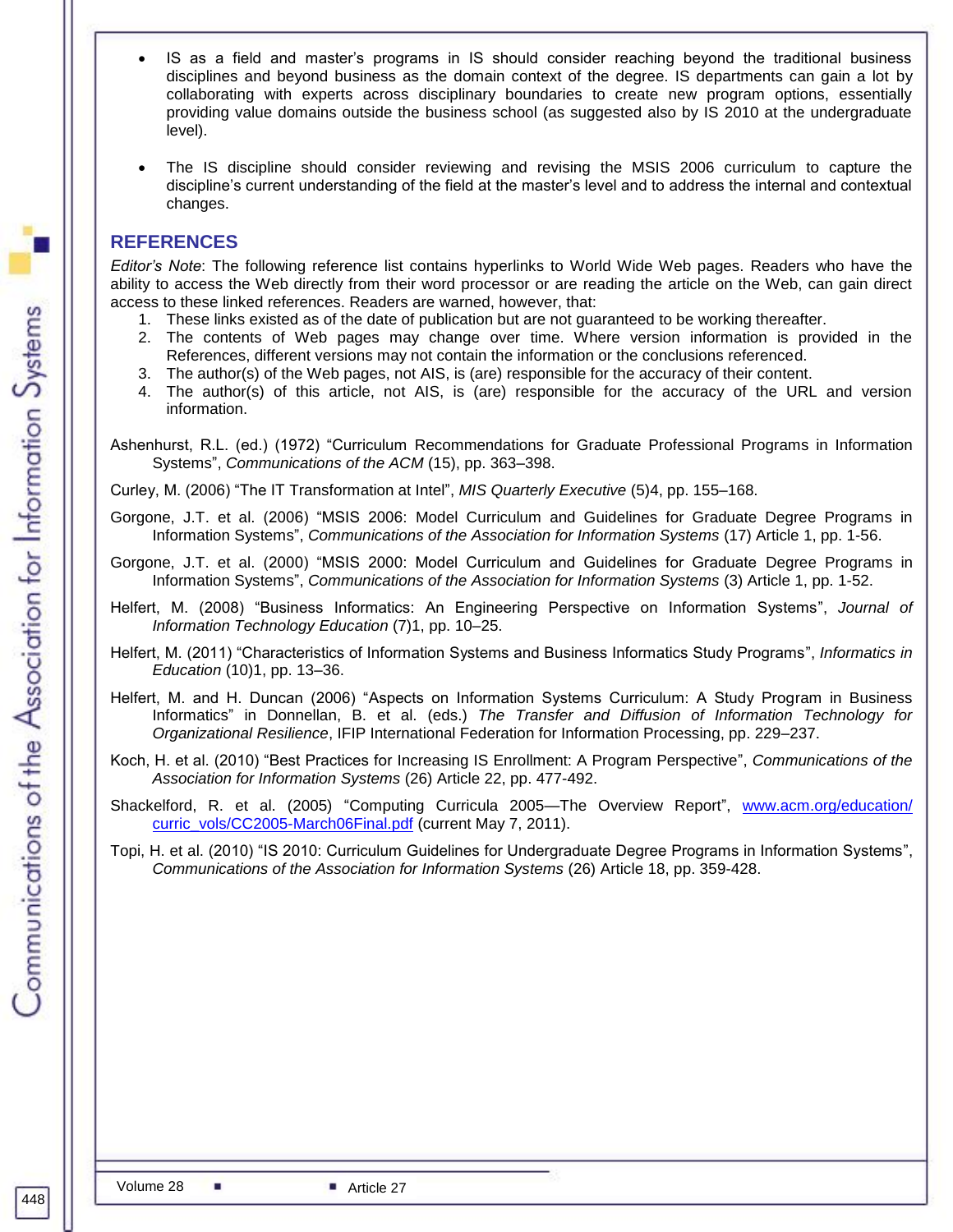## **ABOUT THE AUTHORS**

**Markus Helfert** is a Lecturer in Information Systems at the School of Computing, Dublin City University (Ireland) and head of the Business Informatics Group. His research centers on Information Quality Management and includes research areas such as Data Warehousing, Business Process Management, Healthcare Information Systems, Logistics, Supply Chain Management, and IS Architectures. Current research focuses on the evaluation of the value of Information Quality Management in networked organizations and Information Quality Maturity models. He teaches and supervises research projects, both at undergraduate and postgraduate level. Markus Helfert has authored academic articles and book contributions and has presented his work at international conferences including the International Conference on Information Quality (MIT-ICIQ) and the International Workshop on "Design and Management of Data Warehouses" (DMDW). He has served as a member of program committees and chaired several international conferences. Markus Helfert holds a doctorate in Business Administration from the University of St. Gallen (Switzerland).

**V. Ramesh** is an Associate Professor of Information Systems and Whirlpool Faculty Fellow at Indiana University's Kelley School of Business. He is also Chairman of the MS in Information Systems (MSIS) program. As Chairman of the MSIS program, he has successfully grown the program from fourteen students in 2002 to more than 100 entering students in Fall 2010. He has published over twenty-five papers in leading journals, such as *Information Systems Research, MIS Quarterly, ACM Transactions on Information Systems, Communications of the ACM, Journal of Management Information Systems, Information Systems,* and *IEEE Expert,* in addition to edited books and publications in conference proceedings. Ramesh is a co-author on one of the leading database books on the market, Modern Database Management 10e, along with Jeff Hoffer and Heikki Topi. He is the Editor-in-Chief of *e-Service Journal* and serves as Associate Editor for leading journals such as *Information Systems Research* and *MIS Quarterly*. He is an active participant in both the ISACA and the IT Service Management Forum (itSMF) communities.

**Heikki Topi** is Professor of Computer Information Systems and Associate Dean of Business at Bentley University in Waltham, MA. He earned his Ph.D. in MIS at Indiana University Graduate School of Business. His teaching interests cover a range of topics including advanced systems analysis and design, systems modeling, data management, and IT infrastructure. His current research focuses on usability issues in the context of enterprise systems, information search, and data management. His research has been published in journals such as *EJIS*, *JASIST*, *IP&M*, *IJHCS*, *JDM*, *SGR*, and others. He is one of the co-authors of *Modern Database Management.* He has been actively involved in national computing curriculum development and evaluation efforts (including *IS 2002*, *CC2005,* and as co-chair of *IS 2010*, the latest IS curriculum revision) since the early 2000s. He has served on ACM's Education Board since Spring 2006.

**Rolf T. Wigand** is Maulden-Entergy Chair and Distinguished Professor of Information Science and Management, University of Arkansas at Little Rock. Wigand researches Information Systems and management, electronic commerce, and the strategic deployment of information and communication technology. His research interests lie at the intersection of information and communication business issues, the role of newer information technologies and their impact on organizations and society, as well as their strategic alignment within business and industry. His current NSF research grants (2007–2011) continue with standards development research in the mortgage, retail, and automotive parts supply industries as well as trust, leadership, and strategy in virtual environments (NSF VOSS Program). His research has appeared in such journals as *MIS Quarterly, Journal of MIS, Sloan Management Review, Journal of Information Technology, International Journal of Electronic Trade and Electronic Markets, and European Journal of Information Systems.* He is the author of six books and over 120 articles.

Copyright © 2011 by the Association for Information Systems. Permission to make digital or hard copies of all or part of this work for personal or classroom use is granted without fee provided that copies are not made or distributed for profit or commercial advantage and that copies bear this notice and full citation on the first page. Copyright for components of this work owned by others than the Association for Information Systems must be honored. Abstracting with credit is permitted. To copy otherwise, to republish, to post on servers, or to redistribute to lists requires prior specific permission and/or fee. Request permission to publish from: AIS Administrative Office, P.O. Box 2712 Atlanta, GA, 30301-2712, Attn: Reprints; or via e-mail from [ais@aisnet.org.](mailto:ais@aisnet.org)

449